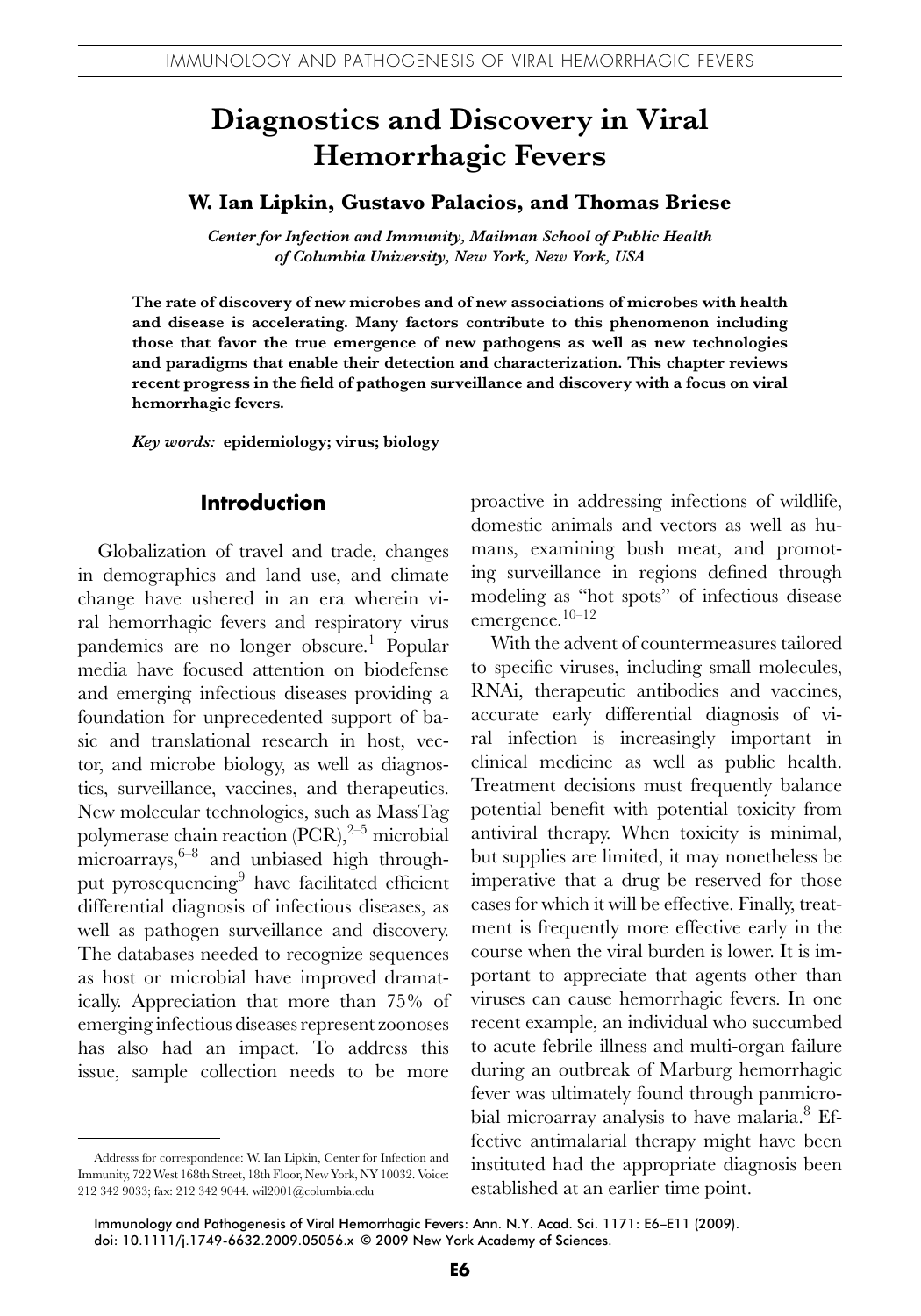#### **Proof of Causation**

Finding footprints of an organism is only the first step in establishing a causal relationship or understanding how it causes disease. Nonetheless, in viral hemorrhagic fevers, continuing the discovery process through to implication of a candidate is typically straightforward because disease is acute, the agent is present at high levels in the affected tissue at the time the disease is manifest, morphological changes consistent with infection are evident, classical or molecular methods for isolation and characterization are commonly successful, and there is frequently evidence of an adaptive immune response. Thus, even where one does not have the animal model required to formally meet the bar for proof of causation established by Koch and Loeffler (the agent is present in every case of a disease; it is specific for that disease; it can be propagated in culture and inoculated into a naïve host to cause the same disease),  $13$  a strong candidate is rarely controversial.

### **Methods for Viral Diagnosis, Surveillance, and Discovery**

Reviews, such as this one, typically focus on the latest molecular technologies. Nonetheless, it is important to recognize the pivotal roles of clinical acumen, pathology, serology, and classical culture techniques. Clinicians and epidemiologists are the unheralded heroes at the front line in pathogen discovery. They appreciate the appearance of anomalies, collect materials for investigation, and persuade their laboratory colleagues to invest in the search for known and novel pathogens. Anatomic pathology joined to immunohistochemistry can be instrumental in directing molecular work. Here investigators exploit the cross-reactive properties of antisera to reveal the presence of agents related to those already known. Although the large panels of antisera required for this type of work are restricted to a few highly specialized research centers, the potency of this ap-

proach is underscored by fact that the discoveries of Sin Nombre virus,<sup>14</sup> Nipah virus,<sup>15</sup> West Nile virus<sup>16–19</sup> and LuJo virus<sup>20</sup> were facilitated by demonstration of viral proteins in tissues, which in turn, allowed focused consensus PCR analyses. Methods, such as tissue culture and serology, are also important. Tissue culture was pivotal in the 2003 SARS outbreak<sup>21</sup> wherein growth of the virus enabled rapid characterization by using consensus PCR, random primed cDNA libraries, microarrays, and electron microscopy.

Since the advent of PCR, methods for cloning microbial nucleic acids directly from clinical specimens have become commonplace in pathogen surveillance and discovery. Over the past two decades, subtractive cloning, expression cloning, consensus PCR, and high throughput pyrosequencing resulted in identification of novel agents associated with both acute and chronic diseases, including Borna disease virus, Hepatitis C virus, Sin Nombre virus, HHV-6, HHV-8, *Bartonella henselae*, *Tropheryma whippelii,* Nipah virus, SARS coronavirus, Israel Acute Paralysis virus, avian borna virus, and LuJo virus.9*,*15*,*21–29

In clinical microbiology, singleplex PCR assays are increasingly implemented to detect and quantitate the burden of individual candidate organisms. Such assays have revolutionized blood banking, management of HIV and helpatitis C virus, and enabled containment of outbreaks of infectious disease. Degenerate primers can be employed in singleplex PCR assays at reduced stringency to facilitate detection of related but unknown organisms. However, clinical manifestations are not typically pathognomonic of infection with specific pathogens; thus, unless an investigator has clues from pathology or serology that can be used to focus a search, this is a cumbersome strategy even if sample, resources, and time are sufficient to invest in many singleplex assays for different agents. Multiplex assays, however, allow an investigator to test many hypotheses in parallel. The number of candidates considered in such assays can range from less than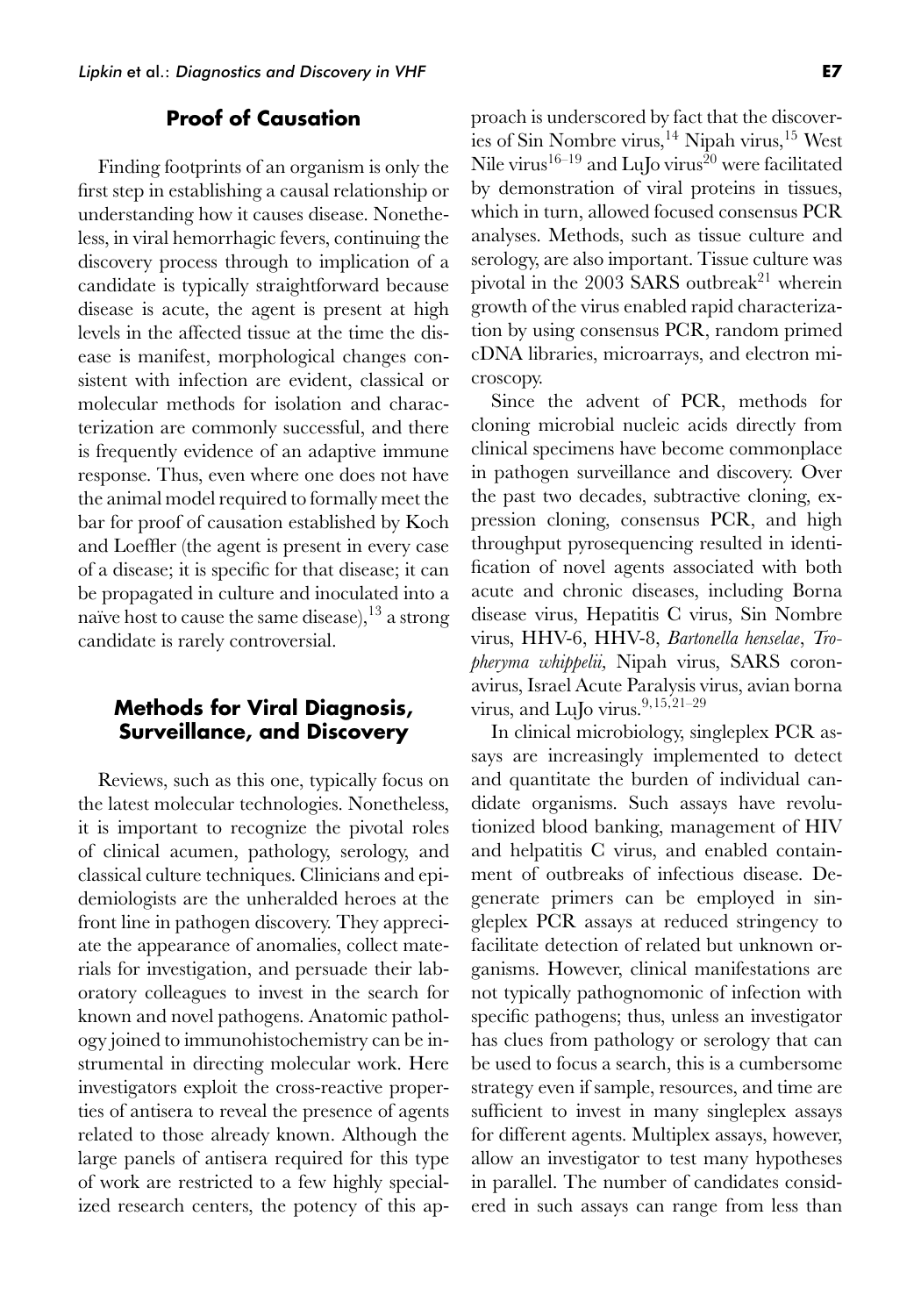10 with multiplex PCR, to thousands with microarrays, to the entire tree of life with unbiased high throughput sequencing.

## **A Staged Strategy for Viral Diagnosis, Surveillance, and Discovery**

Although in the context of outbreaks where time is of the essence, we pursue several methods simultaneously, in less urgent situations we try to contain costs of pathogen discovery by staging investment. Frequently, epidemiology, serology, or pathology suggests one or a few candidates, allowing the use of consensus PCR with degenerate primers. Where no such clues are known or assays for single agents fail, *syndromic multiplex PCR assays* can be used to test several candidates simultaneously. Gel-based multiplex assays that distinguish products by size continue to be used. However, these assays are more labor intensive and less sensitive than assays based on fluorescence reporter dyes or mass spectrometric analyses, where automation enables high throughput and sensitivity that approaches that of singleplex PCR. Fluorescence reporter-based assays take several forms: those where fluorescence reporter dyes are attached to primers (Scorpion; Premier Biosoft, Palo Alto, CA), others where an intermediate labeled oligonucleotide is cleaved (Taqman; Applied Biosystems Inc., Foster City, CA) or hybridized (molecular beacons) to separate an excitatory and quencher moiety, and another where amplification products bind to labeled beads (Luminex Corporation, Austin, TX). Two multiplex platforms have been developed that combine PCR and mass spectroscopy (MS) for sensitive detection of several targets simultaneously. One of them, Triangulation Identification for Genetic Evaluation of Risks (TIGER) uses matrix-assisted laser desorption/ionization (MALDI) MS to directly measure the molecular weights of PCR products obtained in an experimental sample and to compare them with a database of known or predicted product weights.<sup>30</sup>*,*<sup>31</sup> The

other, MassTag PCR, uses Atmospheric Pressure Chemical Ionization (APCI) MS to read photocleavable molecular weight reporter tags attached to PCR primers.2*,*3*,*<sup>32</sup>

*Microarrays* may be helpful where appropriate multiplex panels have not been established or if multiplex PCR fails.6*,*8*,*33*,*<sup>34</sup> However, sensitivity is lower than for the multiplex PCR methods. Viral microarrays can be coarsely divided into those that address 10–100 agents and those designed for detection of thousands of agents including unknowns. Arrays designed to address a limited number of agents, for example respiratory virus resequencing arrays, may employ multiplex consensus PCR to amplify specific genetic targets.<sup>33</sup> Although these arrays, which typically employ probes of less than 25 nt, may allow speciation of agents, they do not truly exploit the utility of microarrays for unbiased microbe detection. Oligonucleotide microarrays can comprise hundreds of thousands of features. Probes of up to 70 nt are not uncommon; thus, unlike PCR, or resequencing arrays, where short primer sequences demand precise complementarity between probe and target, such arrays are less likely to be confounded by minor sequence variation. This can be a considerable advantage for detection of rapidly evolving targets, such as RNA viruses. Additionally, one can incorporate both microbial and host gene targets in high-density arrays. This affords an opportunity to both detect microbes and assess host responses for signatures consistent with various classes of infectious agents. Viral arrays can facilitate cloning and sequence analysis as well as pathogen identification. Following random amplification protocols, hybridized products typically range from 200 nt to *>*1000 nt. Because arrays display probes representing several different genomic regions for each virus, one can rapidly recover sequence by elution, not only for the hybridized products, but also for sequences between those products through use of PCR amplification and classical dideoxy-sequencing.

Sensitivity is a major challenge to array technology that also applies to unbiased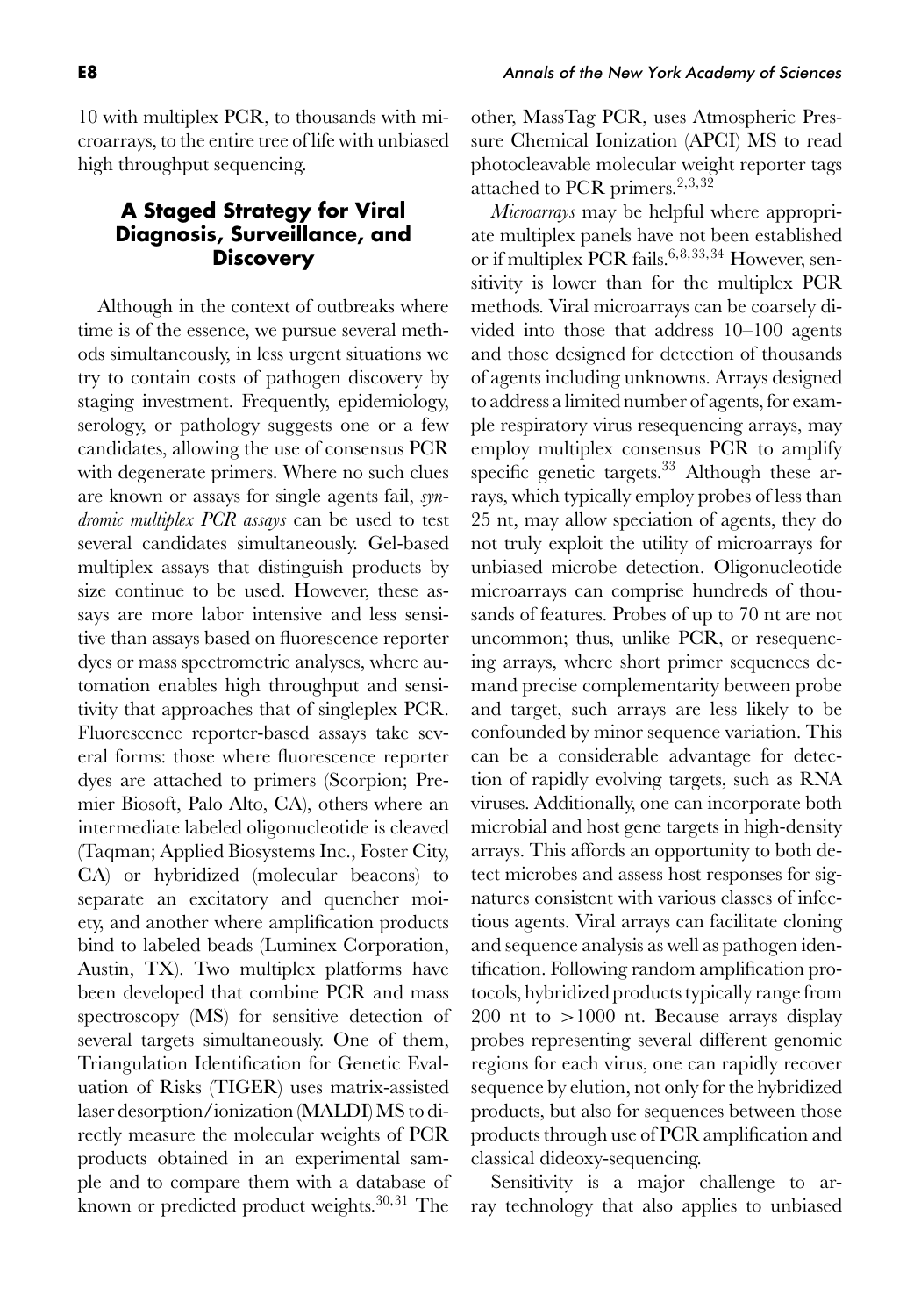high throughput sequencing. Both rest on an amplification step that amplifies host and microbial sequences with similar efficiency. In acellular samples, such as serum or tissue culture medium, this is not an issue because host nucleic acid is minimal; however, in tissues, host nucleic acid is more likely to be dominant. Chromosomal DNA can be eliminated through DNase digestion; however, ribosomal RNA is more difficult to address. We have seen only modest improvements in sensitivity with rRNA capture or digestion.

Mutliplex PCR methods and, to a lesser extent, microarrays, require that an agent be closely related to one already known. Agents sufficiently distant in sequence to confound hybridization to primers or probes may still be identified by *unbiased high throughput sequencing*. 35–38 Depending on the platform employed, this strategy yields sequence fragments that typically range in size from 30 to 500 nt. These fragments are then used to query databases for similar sequences that represent host or microbe. By definition, truly novel microorganisms will not be represented in a database. However, we have been able to detect similarities of 40% at the aa level that are sufficient for genus level identification that were not detected at the nt level. Even where an agent is identified using other, less expensive and labor intensive methods, unbiased high throughput sequencing may be employed because this approach eliminates time consuming cloning prior to sequencing needed with classical dideoxy methods. An example here is the Bundibugyo virus, a new ebolavirus species associated with a recent hemorrhagic fever outbreak in Uganda, that was discovered using conventional methods, but genetically characterized through pyrosequencing.39 *Subtractive cloning* may succeed where unbiased high throughput sequencing fails. Borna disease virus, for example, the first agent discovered with unbiased molecular methods, would not have been found by consensus PCR, microarray or high throughput sequencing because its genomic sequence is so dissimilar to other agents. New analytical models based in neurolinguistics and cryptography may facilitate recognition of microbial sequences even when they lack similarity to known microbes at primary sequence level.

## **Future Perspectives for Viral Diagnosis, Surveillance, and Discovery**

Many of the tools described in this chapter are available in only a few specialized laboratories in the industrial world. While it is unlikely that the full complement of technologies will be broadly distributed in the near future, it is essential that the capacity for differential diagnosis of infectious diseases be established in the developing world where the risk and burden of hemorrhagic fevers is most prominent. Toward this end we are encouraged that academicians, public health practitioners, and corporate partners are beginning to focus on smaller footprint solution phase and microarray platforms that promise to perform in resource-poor environments. Investment in surveillance of bush meat, wildlife, domestic animals, and humans in geographic hot spots that are at increased risk for emerging infectious disease emergence is long overdue. Here, too, we are encouraged by recent increases in support of these proactive efforts.

#### **Acknowledgments**

Support for work in the Center for Infection and Immunity comes from NIH awards AI070411, HL83850, and U54AI5758 (Northeast Biodefense Center-Lipkin), Google.org, the Department of Defense, and the Bill and Melinda Gates Foundation.

#### **Conflicts of Interest**

The authors declare no conflicts of interest.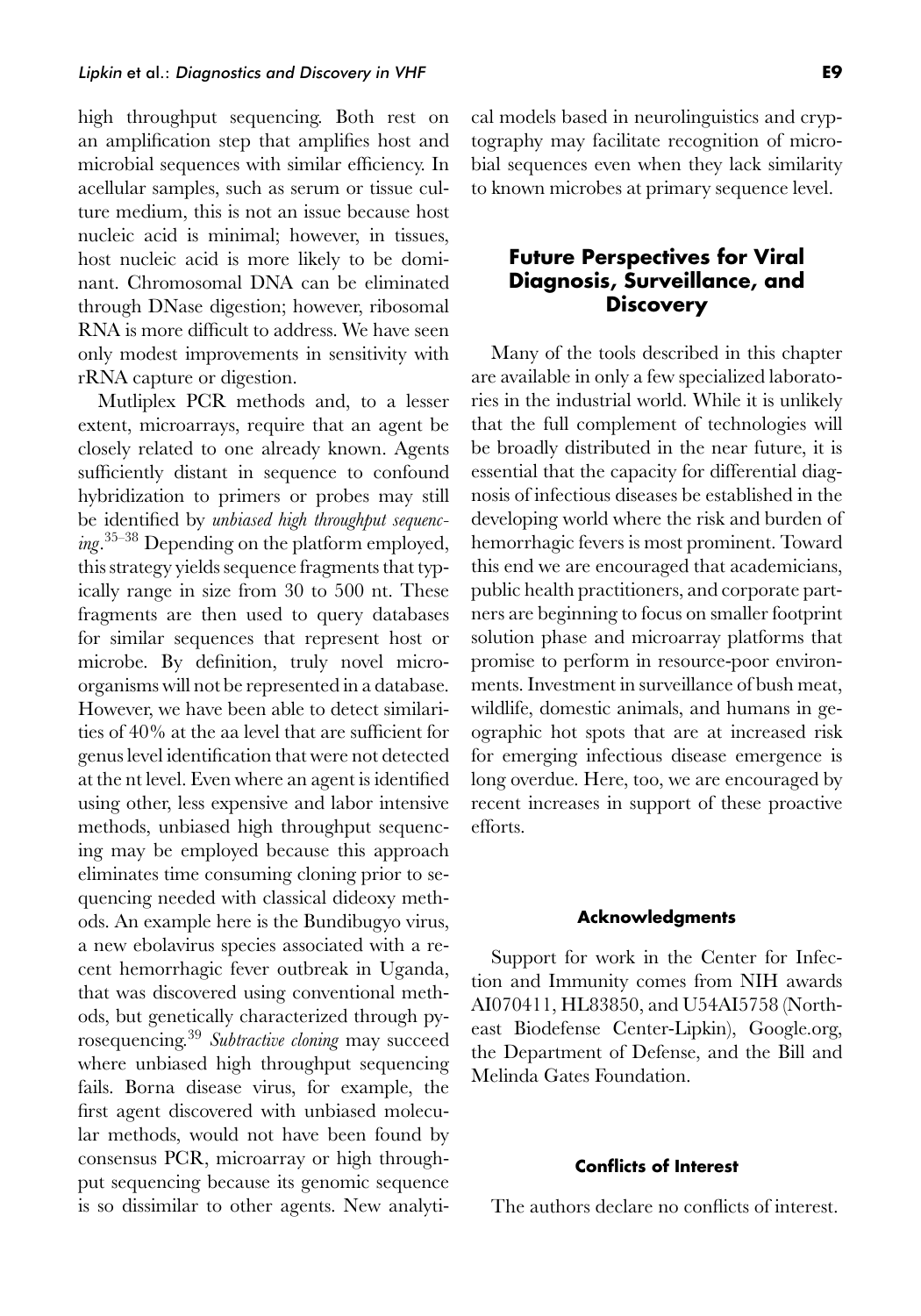#### **E10** Annals of the New York Academy of Sciences

## **References**

- 1. Morse, S.S. 1995. Factors in the emergence of infectious diseases. *Emerg. Infect. Dis.* **1:** 7–15.
- 2. Briese, T., G. Palacios, M. Kokoris, *et al*. 2005. Diagnostic system for rapid and sensitive differential detection of pathogens. *Emerg. Infect. Dis.* **11:** 310– 313.
- 3. Palacios, G., T. Briese, V. Kapoor, *et al*. 2006. MassTag polymerase chain reaction for differential diagnosis of viral hemorrhagic fever. *Emerg. Infect. Dis.* **12:** 692–695.
- 4. Lamson, D., N. Renwick, V. Kapoor, *et al*. 2006. MassTag polymerase-chain-reaction detection of respiratory pathogens, including a new rhinovirus genotype, that caused influenza-like illness in New York State during 2004–2005. *J. Infect. Dis.* **194:** 1398– 1402.
- 5. Renwick, N., B. Schweiger, V. Kapoor, *et al*. 2007. A recently identified rhinovirus genotype is associated with severe respiratory-tract infection in children in Germany. *J. Infect. Dis.* **196:** 1754–1760.
- 6. Wang, D., L. Coscoy, M. Zylberberg, *et al*. 2002. Microarray-based detection and genotyping of viral pathogens. *Proc. Natl. Acad. Sci. USA* **99:** 15687– 15692.
- 7. Chiu, C.Y., S. Rouskin, A. Koshy, *et al*. 2006. Microarray detection of human parainfluenzavirus 4 infection associated with respiratory failure in an immunocompetent adult. *Clin. Infect. Dis.* **43:** e71–e76.
- 8. Palacios, G., P.L. Quan, O.J. Jabado, *et al*. 2007. Panmicrobial oligonucleotide array for diagnosis of infectious diseases. *Emerg. Infect. Dis.* **13:** 73–81.
- 9. Cox-Foster, D.L., S. Conlan, E.C. Holmes, *et al*. 2007. A metagenomic survey of microbes in honey bee colony collapse disorder. *Science* **318:** 283–287.
- 10. Deem, S., W. Karesh, W. Weisman. 2001. Putting theory into practice: wildlife health in conservation. *Conservation Biology* **15:** 1224–1233.
- 11. Wolfe, N.D., W. Heneine, J.K. Carr, *et al*. 2005. Emergence of unique primate T-lymphotropic viruses among central African bushmeat hunters. *Proc. Natl. Acad. Sci. USA.* **102:** 7994–7999.
- 12. Jones, K.E., N.G. Patel, M.A. Levy, *et al*. 2008. Global trends in emerging infectious diseases. *Nature* **451:** 990–993.
- 13. Koch, R. 1981. *Ueber bakteriologische Forschung, Verhandl*. August Hischwald. Berlin. pp. 35.
- 14. Chizhikov, V.E., C.F. Spiropoulou, S.P. Morzunov, *et al*. 1995. Complete genetic characterization and analysis of isolation of Sin Nombre virus. *J. Virol.* **69:** 8132–8136.
- 15. Paton, N.I., Y.S. Leo, S.R. Zaki, *et al*. 1999. Outbreak of Nipah-virus infection among abattoir workers in Singapore. *Lancet* **354:** 1253–1256.
- 16. Briese, T., X.Y. Jia, C. Huang, *et al*. 1999. Identification of a Kunjin/West Nile-like flavivirus in brains of patients with New York encephalitis. *Lancet* **354:** 1261–1262.
- 17. Lanciotti, R.S., J.T. Roehrig, V. Deubel, *et al*. 1999. Origin of the West Nile virus responsible for an outbreak of encephalitis in the northeastern United States. *Science* **286:** 2333–2337.
- 18. Shieh, W.J., J. Guarner, M. Layton, *et al*. 2000. The role of pathology in an investigation of an outbreak of West Nile encephalitis in New York, 1999. *Emerg. Infect. Dis.* **6:** 370–372.
- 19. Steele, K.E., M.J. Linn, R.J. Schoepp, *et al*. 2000. Pathology of fatal West Nile virus infections in native and exotic birds during the 1999 outbreak in New York City, New York. *Vet. Pathol.* **37:** 208–224.
- 20. Briese, T., J.T. Paweska, L.K. McMullan, *et al*. 2009. Genetic detection and characterization of lujo virus, a new hemorrhagic Fever-associated arenavirus from southern Africa. *PLoS Pathog.* **5:** e1000455.
- 21. Peiris, J.S., S.T. Lai, L.L. Poon, *et al*. 2003. Coronavirus as a possible cause of severe acute respiratory syndrome. *Lancet* **361:** 1319–1325.
- 22. Challoner, P.B., K.T. Smith, J.D. Parker, *et al*. 1995. Plaque-associated expression of human herpesvirus 6 in multiple sclerosis. *Proc. Natl. Acad. Sci. USA* **92:** 7440–7444.
- 23. Chang, Y., E. Cesarman, M.S. Pessin, *et al*. 1994. Identification of herpesvirus-like DNA sequences in AIDS-associated Kaposi's sarcoma. *Science* **266:** 1865–1869.
- 24. Choo, Q.L., G. Kuo, A.J. Weiner, *et al*. 1989. Isolation of a cDNA clone derived from a blood-borne non-A, non-B viral hepatitis genome. *Science* **244:** 359– 362.
- 25. Lipkin, W.I., G.H. Travis, K.M. Carbone & M.C. Wilson. 1990. Isolation and characterization of Borna disease agent cDNA clones. *Proc. Natl. Acad. Sci. USA* **87:** 4184–4188.
- 26. Nichol, S.T., C.F. Spiropoulou, S. Morzunov, *et al*. 1993. Genetic identification of a hantavirus associated with an outbreak of acute respiratory illness. *Science* **262:** 914–917.
- 27. Relman, D.A., J.S. Loutit, T.M. Schmidt, *et al*. 1990. The agent of bacillary angiomatosis. An approach to the identification of uncultured pathogens. *N. Engl. J. Med.* **323:** 1573–1580.
- 28. Relman, D.A., T.M. Schmidt, R.P. MacDermott & S. Falkow. 1992. Identification of the uncultured bacillus of Whipple's disease. *N. Engl. J. Med.* **327:** 293– 301.
- 29. VandeWoude, S., J.A. Richt, M.C. Zink, *et al*. 1990. A borna virus cDNA encoding a protein recognized by antibodies in humans with behavioral diseases. *Science* **250:** 1278–1281.